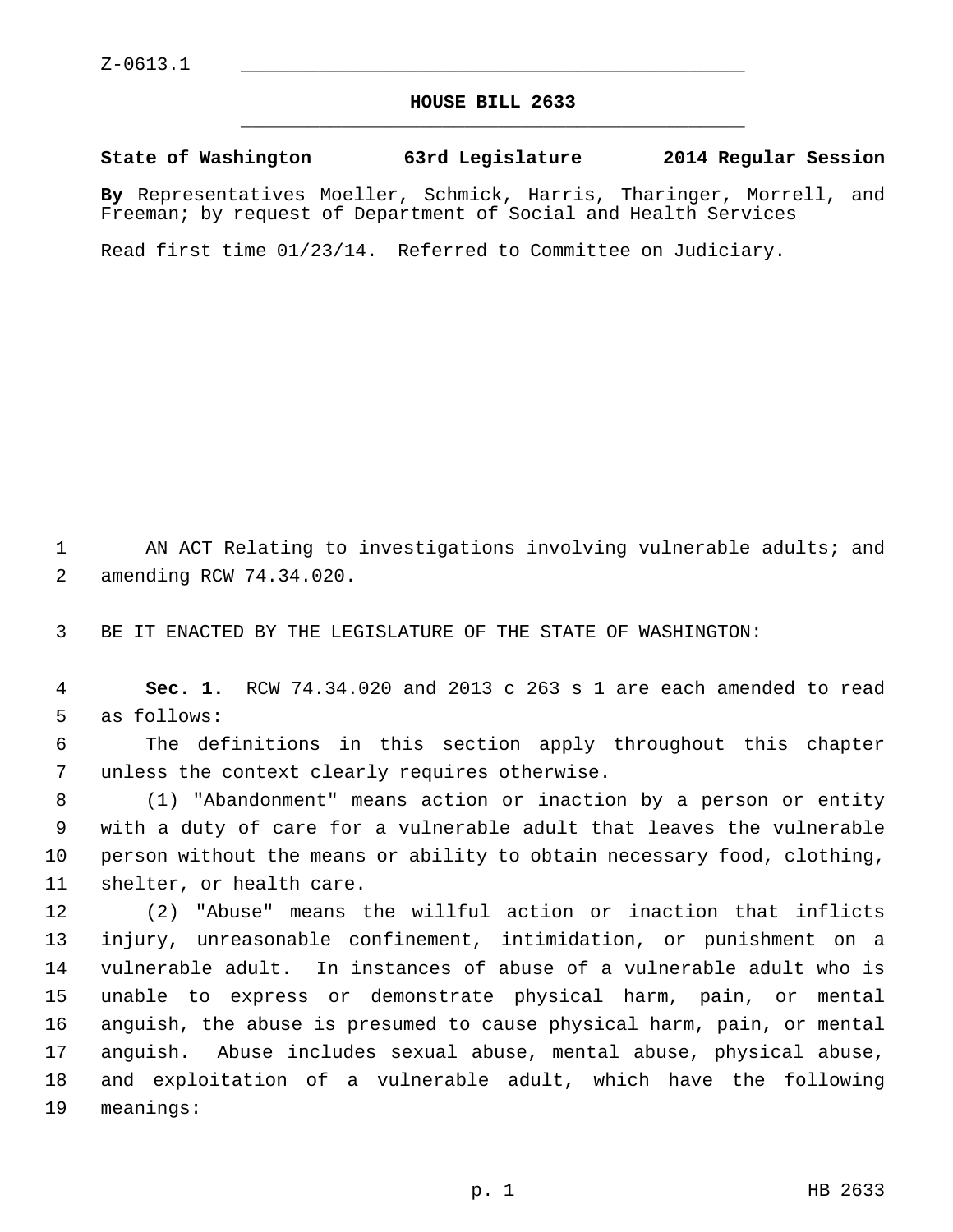1 (a) "Sexual abuse" means any form of nonconsensual sexual contact, 2 including but not limited to unwanted or inappropriate touching, rape, 3 sodomy, sexual coercion, sexually explicit photographing, and sexual 4 harassment. Sexual abuse includes any sexual contact between a staff 5 person, who is not also a resident or client, of a facility or a staff 6 person of a program authorized under chapter 71A.12 RCW, and a 7 vulnerable adult living in that facility or receiving service from a 8 program authorized under chapter 71A.12 RCW, whether or not it is 9 consensual.

10 (b) "Physical abuse" means the willful action of inflicting bodily 11 injury or physical mistreatment. Physical abuse includes, but is not 12 limited to, striking with or without an object, slapping, pinching, 13 choking, kicking, shoving, prodding, or the use of chemical restraints 14 or physical restraints unless the restraints are consistent with 15 licensing requirements, and includes restraints that are otherwise 16 being used inappropriately.

17 (c) "Mental abuse" means any willful action or inaction of mental 18 or verbal abuse. Mental abuse includes, but is not limited to, 19 coercion, harassment, inappropriately isolating a vulnerable adult from 20 family, friends, or regular activity, and verbal assault that includes 21 ridiculing, intimidating, yelling, or swearing.

22 (d) "Exploitation" means an act of forcing, compelling, or exerting 23 undue influence over a vulnerable adult causing the vulnerable adult to 24 act in a way that is inconsistent with relevant past behavior, or 25 causing the vulnerable adult to perform services for the benefit of 26 another.

27 (3) "Consent" means express written consent granted after the 28 vulnerable adult or his or her legal representative has been fully 29 informed of the nature of the services to be offered and that the 30 receipt of services is voluntary.

31 (4) "Department" means the department of social and health 32 services.

33 (5) "Facility" means a residence licensed or required to be 34 licensed under chapter 18.20 RCW, assisted living facilities; chapter 35 18.51 RCW, nursing homes; chapter 70.128 RCW, adult family homes; 36 chapter 72.36 RCW, soldiers' homes; or chapter 71A.20 RCW, residential 37 habilitation centers; or any other facility licensed or certified by 38 the department.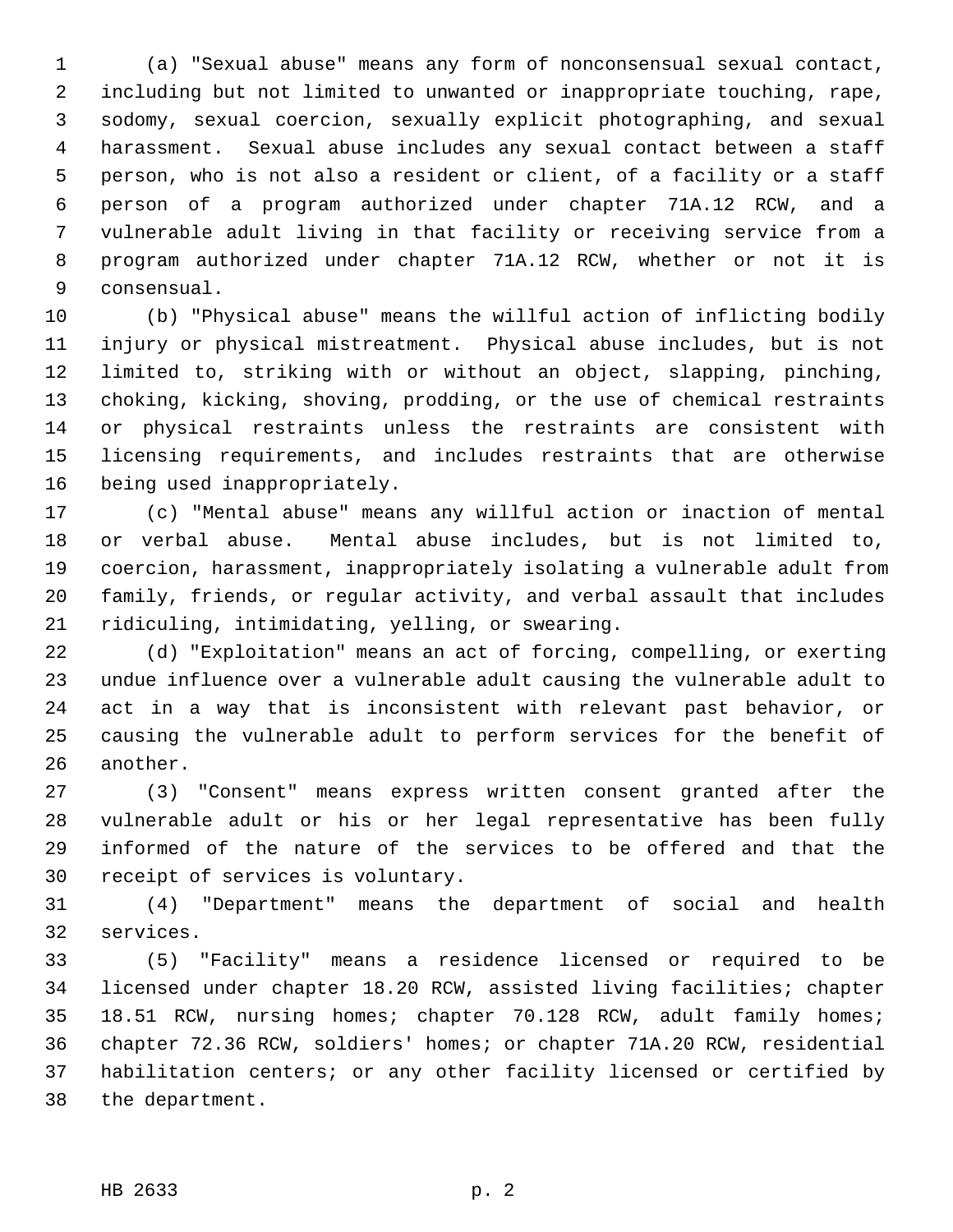1 (6) "Financial exploitation" means the illegal or improper use, 2 control over, or withholding of the property, income, resources, or 3 trust funds of the vulnerable adult by any person or entity for any 4 person's or entity's profit or advantage other than for the vulnerable 5 adult's profit or advantage. "Financial exploitation" includes, but is 6 not limited to:

 7 (a) The use of deception, intimidation, or undue influence by a 8 person or entity in a position of trust and confidence with a 9 vulnerable adult to obtain or use the property, income, resources, or 10 trust funds of the vulnerable adult for the benefit of a person or 11 entity other than the vulnerable adult;

12 (b) The breach of a fiduciary duty, including, but not limited to, 13 the misuse of a power of attorney, trust, or a guardianship 14 appointment, that results in the unauthorized appropriation, sale, or 15 transfer of the property, income, resources, or trust funds of the 16 vulnerable adult for the benefit of a person or entity other than the 17 vulnerable adult; or

18 (c) Obtaining or using a vulnerable adult's property, income, 19 resources, or trust funds without lawful authority, by a person or 20 entity who knows or clearly should know that the vulnerable adult lacks 21 the capacity to consent to the release or use of his or her property, 22 income, resources, or trust funds.

23 (7) "Financial institution" has the same meaning as in RCW 24 30.22.040 and 30.22.041. For purposes of this chapter only, "financial 25 institution" also means a "broker-dealer" or "investment adviser" as 26 defined in RCW 21.20.005.

27 (8) "Incapacitated person" means a person who is at a significant 28 risk of personal or financial harm under RCW 11.88.010(1) (a), (b), 29 (c), or (d).

30 (9) "Individual provider" means a person under contract with the 31 department to provide services in the home under chapter 74.09 or 32 74.39A RCW.

33 (10) "Interested person" means a person who demonstrates to the 34 court's satisfaction that the person is interested in the welfare of 35 the vulnerable adult, that the person has a good faith belief that the 36 court's intervention is necessary, and that the vulnerable adult is 37 unable, due to incapacity, undue influence, or duress at the time the 38 petition is filed, to protect his or her own interests.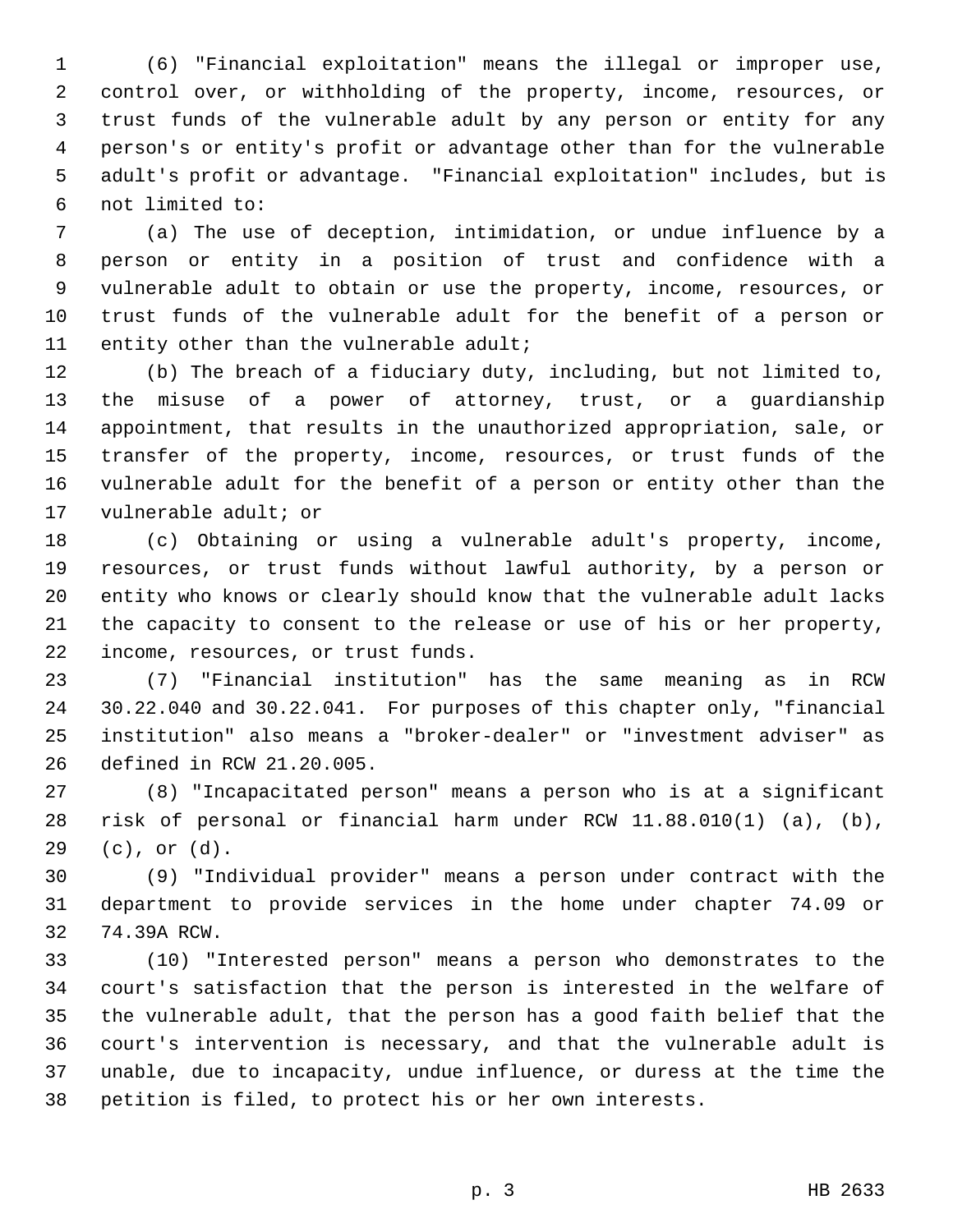1 (11) "Mandated reporter" is an employee of the department; law 2 enforcement officer; social worker; professional school personnel; 3 individual provider; an employee of a facility; an operator of a 4 facility; an employee of a social service, welfare, mental health, 5 adult day health, adult day care, home health, home care, or hospice 6 agency; county coroner or medical examiner; Christian Science 7 practitioner; or health care provider subject to chapter 18.130 RCW.

 8 (12) "Neglect" means (a) a pattern of conduct or inaction by a 9 person or entity with a duty of care that fails to provide the goods 10 and services that maintain physical or mental health of a vulnerable 11 adult, or that fails to avoid or prevent physical or mental harm or 12 pain to a vulnerable adult; or (b) an act or omission by a person or 13 entity with a duty of care that demonstrates a serious disregard of 14 consequences of such a magnitude as to constitute a clear and present 15 danger to the vulnerable adult's health, welfare, or safety, including 16 but not limited to conduct prohibited under RCW 9A.42.100.

17 (13) "Permissive reporter" means any person, including, but not 18 limited to, an employee of a financial institution, attorney, or 19 volunteer in a facility or program providing services for vulnerable 20 adults.

21 (14) "Protective services" means any services provided by the 22 department to a vulnerable adult with the consent of the vulnerable 23 adult, or the legal representative of the vulnerable adult, who has 24 been abandoned, abused, financially exploited, neglected, or in a state 25 of self-neglect. These services may include, but are not limited to 26 case management, social casework, home care, placement, arranging for 27 medical evaluations, psychological evaluations, day care, or referral 28 for legal assistance.

29 (15) "Self-neglect" means the failure of a vulnerable adult, not 30 living in a facility, to provide for himself or herself the goods and 31 services necessary for the vulnerable adult's physical or mental 32 health, and the absence of which impairs or threatens the vulnerable 33 adult's well-being. This definition may include a vulnerable adult who 34 is receiving services through home health, hospice, or a home care 35 agency, or an individual provider when the neglect is not a result of 36 inaction by that agency or individual provider.

37 (16) "Social worker" means:

38 (a) A social worker as defined in RCW 18.320.010(2); or